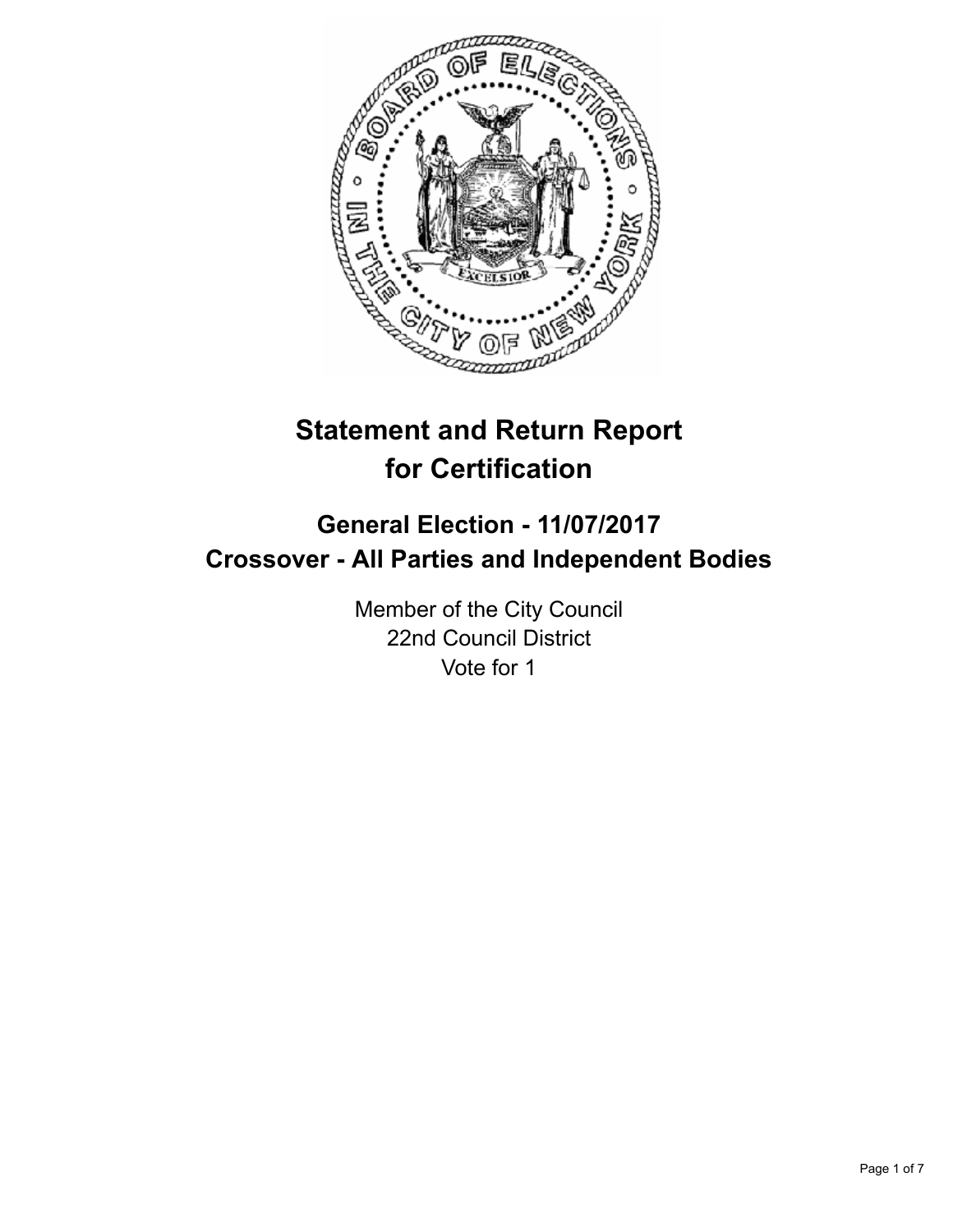

## **Bronx County**

| PUBLIC COUNTER                                           | 0 |
|----------------------------------------------------------|---|
| <b>MANUALLY COUNTED EMERGENCY</b>                        | 0 |
| ABSENTEE / MILITARY                                      | 0 |
| <b>AFFIDAVIT</b>                                         | 0 |
| <b>Total Ballots</b>                                     | 0 |
| Less - Inapplicable Federal/Special Presidential Ballots | 0 |
| <b>Total Applicable Ballots</b>                          | 0 |
| COSTA G. CONSTANTINIDES (DEMOCRATIC)                     | 0 |
| COSTA G. CONSTANTINIDES (WORKING FAMILIES)               | 0 |
| KATHLEEN K. SPRINGER (DIVE IN)                           | 0 |
| <b>Total Votes</b>                                       | 0 |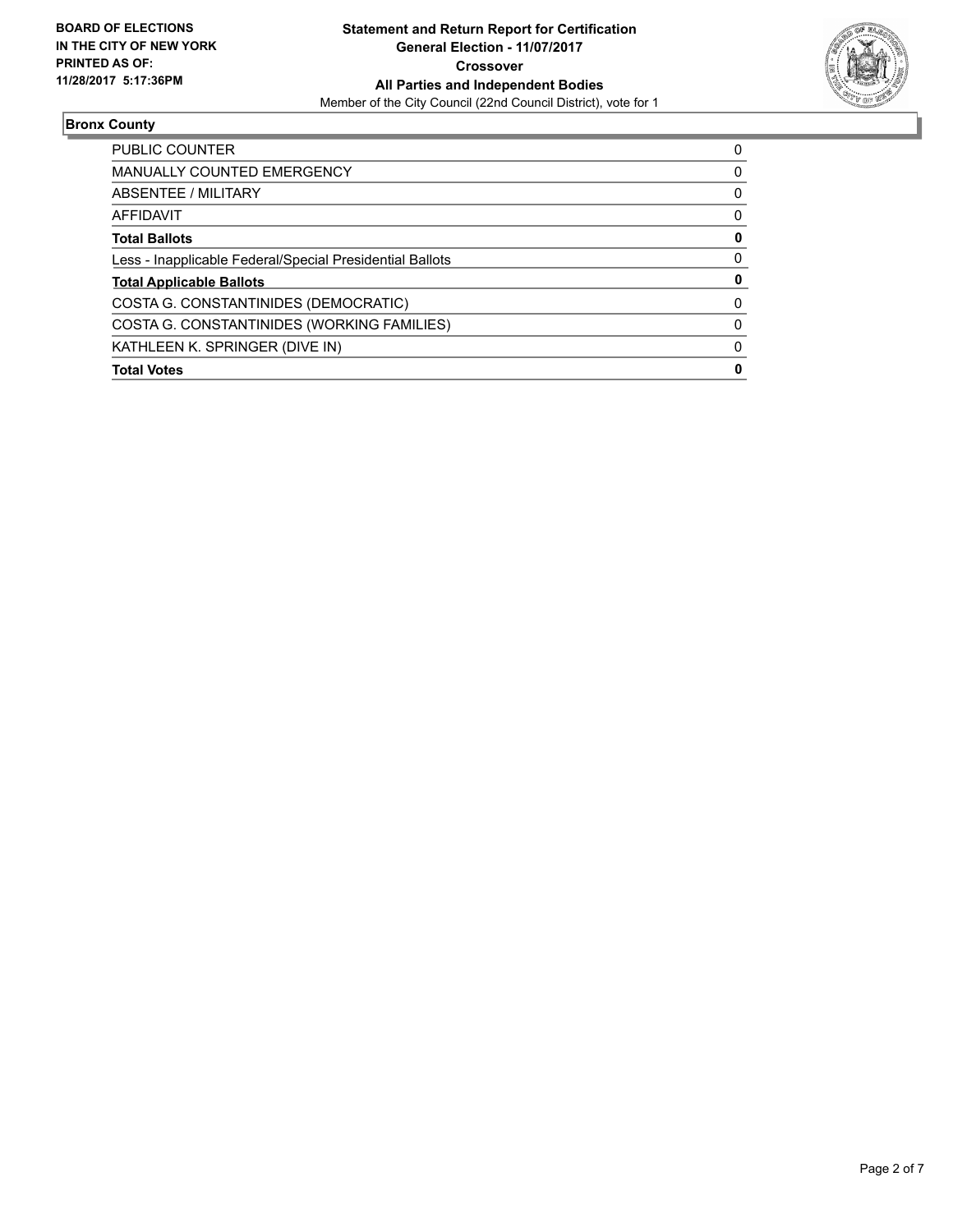

# **Queens County**

| PUBLIC COUNTER                                           | 20,623 |
|----------------------------------------------------------|--------|
| <b>MANUALLY COUNTED EMERGENCY</b>                        | 0      |
| ABSENTEE / MILITARY                                      | 357    |
| <b>AFFIDAVIT</b>                                         | 278    |
| <b>Total Ballots</b>                                     | 21,258 |
| Less - Inapplicable Federal/Special Presidential Ballots | 0      |
| <b>Total Applicable Ballots</b>                          | 21,258 |
| COSTA G. CONSTANTINIDES (DEMOCRATIC)                     | 15,164 |
| COSTA G. CONSTANTINIDES (WORKING FAMILIES)               | 2,251  |
| KATHLEEN K. SPRINGER (DIVE IN)                           | 1,223  |
| ADAM REESE (WRITE-IN)                                    | 1      |
| AL SHARPTON (WRITE-IN)                                   | 1      |
| ANA MARIA BAZAN (WRITE-IN)                               | 2      |
| ANGEL RAMIREZ (WRITE-IN)                                 | 1      |
| ANTHONY NUZIATO (WRITE-IN)                               | 1      |
| ARIEL MARCOS (WRITE-IN)                                  | 1      |
| BERNIE SANDERS (WRITE-IN)                                | 1      |
| BIBI HAMIO (WRITE-IN)                                    | 1      |
| <b>BO DIETL (WRITE-IN)</b>                               | 1      |
| C W BURGIS (WRITE-IN)                                    | 1      |
| CHRISTINE VAN KIPP (WRITE-IN)                            | 1      |
| DAMIEN NOLAN (WRITE-IN)                                  | 1      |
| DANIELLE DESTEFANO (WRITE-IN)                            | 2      |
| DAVID PINEIRO (WRITE-IN)                                 | 1      |
| DEREK JETER (WRITE-IN)                                   | 1      |
| DONALD TRUMP JR (WRITE-IN)                               | 1      |
| ELLEN KODADEK (WRITE-IN)                                 | 1      |
| ELLIOT SPITZER (WRITE-IN)                                | 1      |
| EMMA MUDRICK (WRITE-IN)                                  | 1      |
| ERIN BRENNAN (WRITE-IN)                                  | 1      |
| FRANCISCO MOYA (WRITE-IN)                                | 2      |
| <b>GEORGE KONETSKY (WRITE-IN)</b>                        | 1      |
| HAMMSEL MUTTER (WRITE-IN)                                | 1      |
| HANSSEL MATTCAI (WRITE-IN)                               | 1      |
| HENRY AERY (WRITE-IN)                                    | 1      |
| HOMER SIMPSON (WRITE-IN)                                 | 2      |
| JAMES EPPICH (WRITE-IN)                                  | 1      |
| JAMES HULL (WRITE-IN)                                    | 1      |
| JAMES WAYDEN (WRITE-IN)                                  | 1      |
| JASON WEINGARTNER (WRITE-IN)                             | 1      |
| JEFFREY HOLLOWAY (WRITE-IN)                              | 1      |
| JERRY J. RAIMONDO (WRITE-IN)                             | 1      |
| JIMMY MCMILLIAN (WRITE-IN)                               | 1      |
| JOHN SPENSIERI (WRITE-IN)                                | 1      |
| JORGE MORALES (WRITE-IN)                                 | 1      |
| JOSEPH KATE (WRITE-IN)                                   | 1      |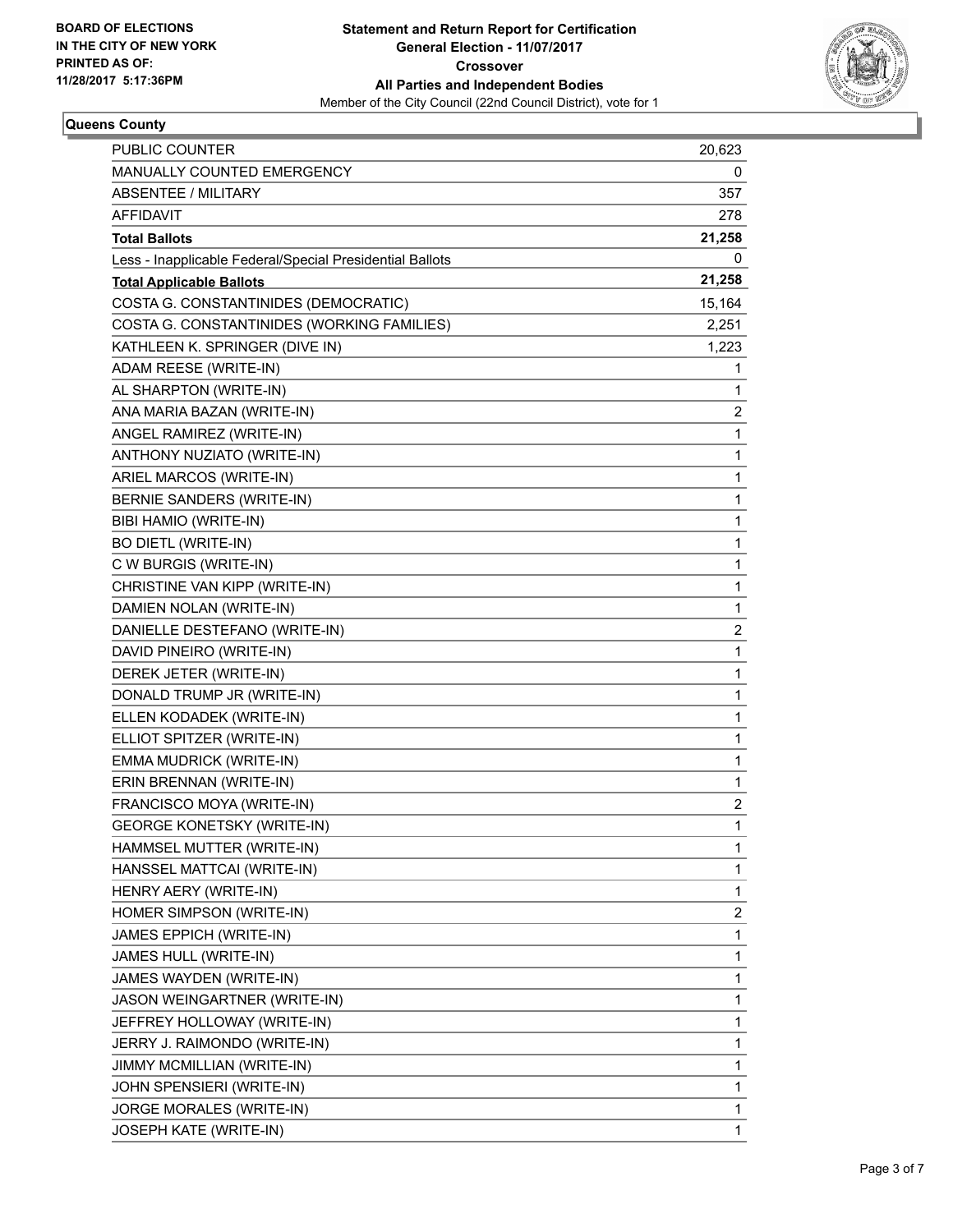

#### **Queens County**

| KIMBERLY MULLARKEY (WRITE-IN)      | $\mathbf{2}$ |
|------------------------------------|--------------|
| KIMON THERMOS (WRITE-IN)           | 1            |
| KONSTANDINOS MAROULIS (WRITE-IN)   | 1            |
| KONSTANTINOS POULIDIS (WRITE-IN)   | 1            |
| KOREY WISE (WRITE-IN)              | 1            |
| KRISTAPS PORZINGIS (WRITE-IN)      | 1            |
| LAURA GILLEN (WRITE-IN)            | 1            |
| LAURA WRIGHT (WRITE-IN)            | 1            |
| LYNN SERPE (WRITE-IN)              | 1            |
| MACARTNEY MORRIS (WRITE-IN)        | 1            |
| MARCELLA J.S. DAVIS (WRITE-IN)     | 1            |
| MARVIN JEFFCOAT (WRITE-IN)         | 1            |
| MATTHEW RYBA (WRITE-IN)            | 1            |
| MATTHEW W. RYBA (WRITE-IN)         | 1            |
| MEREDITH BEGLEY (WRITE-IN)         | 1            |
| MICHAEL GLUS (WRITE-IN)            | 1            |
| MICHAEL O DIAZ (WRITE-IN)          | 1            |
| MICKEY MOUSE (WRITE-IN)            | 1            |
| MONIKA WILCOX (WRITE-IN)           | 1            |
| NICOLAS C. SARVIDES (WRITE-IN)     | 1            |
| NICOLE MALLIOTAKAS (WRITE-IN)      | 1            |
| NIGEL GREMBOWSKI (WRITE-IN)        | 1            |
| ORESTES ALVAREZ-JACINTO (WRITE-IN) | 1            |
| PAUL A. VALLONE (WRITE-IN)         | 1            |
| PAUL D GRAZIANO (WRITE-IN)         | 1            |
| PETER DOUSKALIS (WRITE-IN)         | 1            |
| RAND PAUL (WRITE-IN)               | 1            |
| ROSARIA ALAIMO (WRITE-IN)          | 1            |
| SARA ISABELLE STANLEY (WRITE-IN)   | 1            |
| SCOTT ADAMS (WRITE-IN)             | 1            |
| SEAN TOOMEY (WRITE-IN)             | 1            |
| SNOOP DOG (WRITE-IN)               | $\mathbf{1}$ |
| STERGIOS S. BIBIS PH.D. (WRITE-IN) | 1            |
| THOMAS SEBAZCO (WRITE-IN)          | 1            |
| UNATTRIBUTABLE WRITE-IN (WRITE-IN) | 21           |
| WALTER KOWALEWSKI (WRITE-IN)       | 1            |
| WILLIAM K. KREGLER (WRITE-IN)      | 1            |
| <b>Total Votes</b>                 | 18,736       |
| Unrecorded                         | 2,522        |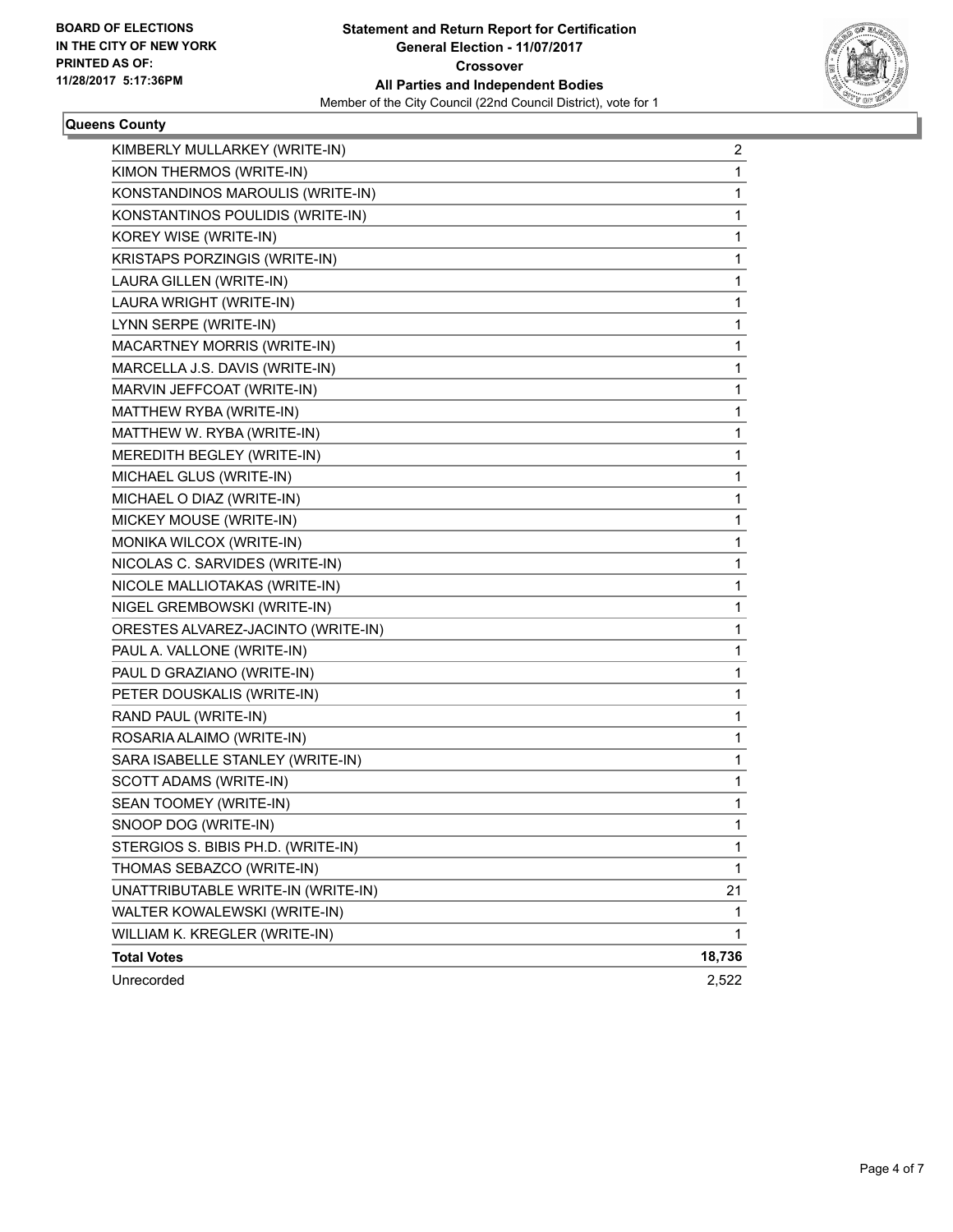

### **Total for Member of the City Council (22nd Council District)**

| <b>PUBLIC COUNTER</b>                                    | 20,623       |
|----------------------------------------------------------|--------------|
| MANUALLY COUNTED EMERGENCY                               | 0            |
| <b>ABSENTEE / MILITARY</b>                               | 357          |
| AFFIDAVIT                                                | 278          |
| <b>Total Ballots</b>                                     | 21,258       |
| Less - Inapplicable Federal/Special Presidential Ballots | 0            |
| <b>Total Applicable Ballots</b>                          | 21,258       |
| COSTA G. CONSTANTINIDES (DEMOCRATIC)                     | 15,164       |
| COSTA G. CONSTANTINIDES (WORKING FAMILIES)               | 2,251        |
| KATHLEEN K. SPRINGER (DIVE IN)                           | 1,223        |
| ADAM REESE (WRITE-IN)                                    | 1            |
| AL SHARPTON (WRITE-IN)                                   | 1            |
| ANA MARIA BAZAN (WRITE-IN)                               | 2            |
| ANGEL RAMIREZ (WRITE-IN)                                 | 1            |
| ANTHONY NUZIATO (WRITE-IN)                               | 1            |
| ARIEL MARCOS (WRITE-IN)                                  | 1            |
| BERNIE SANDERS (WRITE-IN)                                | 1            |
| BIBI HAMIO (WRITE-IN)                                    | 1            |
| <b>BO DIETL (WRITE-IN)</b>                               | 1            |
| C W BURGIS (WRITE-IN)                                    | 1            |
| CHRISTINE VAN KIPP (WRITE-IN)                            | 1            |
| DAMIEN NOLAN (WRITE-IN)                                  | 1            |
| DANIELLE DESTEFANO (WRITE-IN)                            | 2            |
| DAVID PINEIRO (WRITE-IN)                                 | 1            |
| DEREK JETER (WRITE-IN)                                   | 1            |
| DONALD TRUMP JR (WRITE-IN)                               | 1            |
| ELLEN KODADEK (WRITE-IN)                                 | 1            |
| ELLIOT SPITZER (WRITE-IN)                                | 1            |
| EMMA MUDRICK (WRITE-IN)                                  | 1            |
| ERIN BRENNAN (WRITE-IN)                                  | 1            |
| FRANCISCO MOYA (WRITE-IN)                                | 2            |
| <b>GEORGE KONETSKY (WRITE-IN)</b>                        | $\mathbf{1}$ |
| HAMMSEL MUTTER (WRITE-IN)                                | 1            |
| HANSSEL MATTCAI (WRITE-IN)                               | 1            |
| HENRY AERY (WRITE-IN)                                    | 1            |
| HOMER SIMPSON (WRITE-IN)                                 | 2            |
| JAMES EPPICH (WRITE-IN)                                  | 1            |
| JAMES HULL (WRITE-IN)                                    | 1            |
| JAMES WAYDEN (WRITE-IN)                                  | 1            |
| JASON WEINGARTNER (WRITE-IN)                             | 1            |
| JEFFREY HOLLOWAY (WRITE-IN)                              | 1            |
| JERRY J. RAIMONDO (WRITE-IN)                             | 1            |
| JIMMY MCMILLIAN (WRITE-IN)                               | 1            |
| JOHN SPENSIERI (WRITE-IN)                                | 1            |
| JORGE MORALES (WRITE-IN)                                 | 1            |
| JOSEPH KATE (WRITE-IN)                                   | 1            |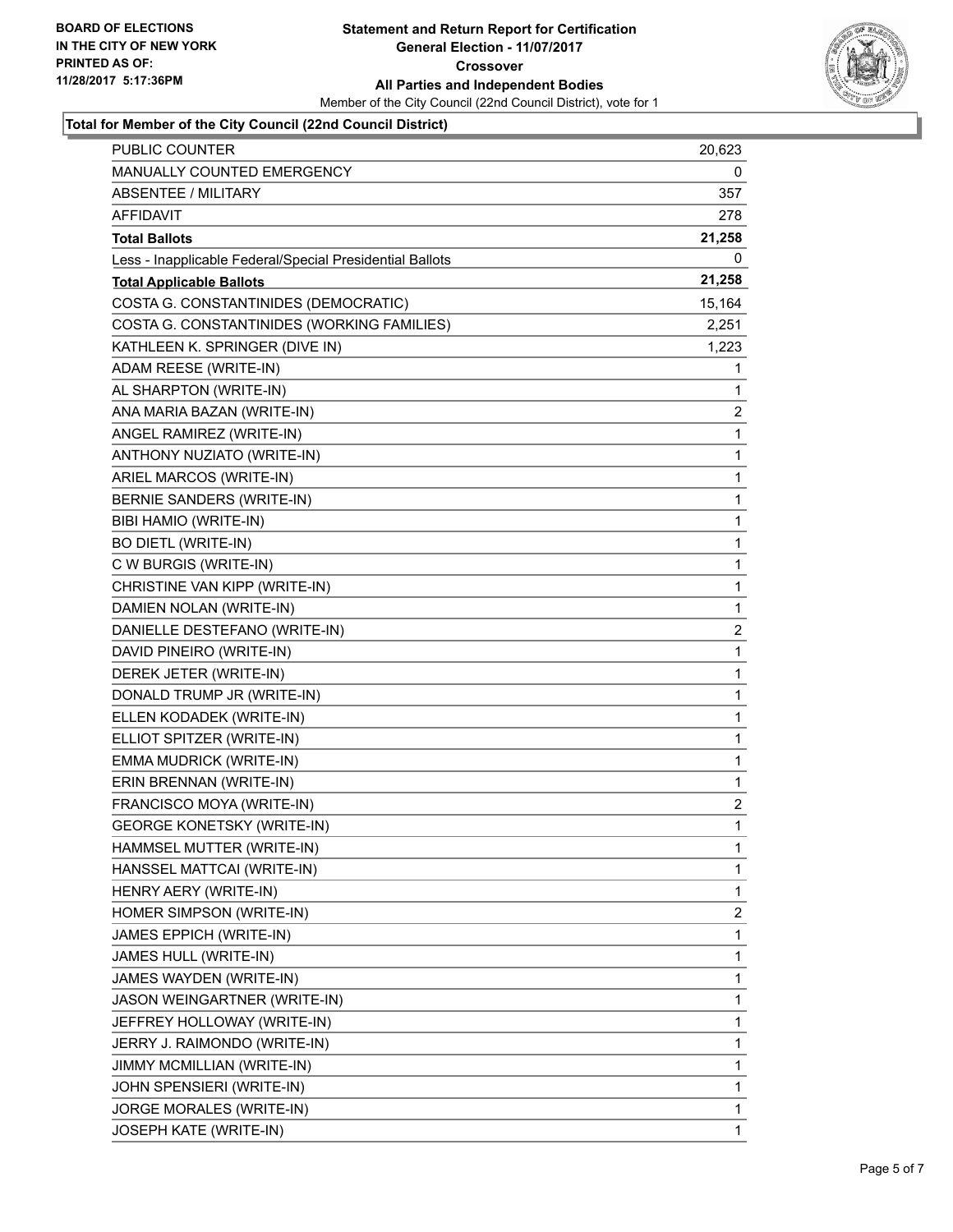

## **Total for Member of the City Council (22nd Council District)**

| KIMBERLY MULLARKEY (WRITE-IN)      | 2            |
|------------------------------------|--------------|
| KIMON THERMOS (WRITE-IN)           | 1            |
| KONSTANDINOS MAROULIS (WRITE-IN)   | 1            |
| KONSTANTINOS POULIDIS (WRITE-IN)   | 1            |
| KOREY WISE (WRITE-IN)              | 1            |
| KRISTAPS PORZINGIS (WRITE-IN)      | 1            |
| LAURA GILLEN (WRITE-IN)            | 1            |
| LAURA WRIGHT (WRITE-IN)            | 1            |
| LYNN SERPE (WRITE-IN)              | $\mathbf{1}$ |
| MACARTNEY MORRIS (WRITE-IN)        | 1            |
| MARCELLA J.S. DAVIS (WRITE-IN)     | 1            |
| MARVIN JEFFCOAT (WRITE-IN)         | 1            |
| MATTHEW RYBA (WRITE-IN)            | 1            |
| MATTHEW W. RYBA (WRITE-IN)         | 1            |
| MEREDITH BEGLEY (WRITE-IN)         | $\mathbf{1}$ |
| MICHAEL GLUS (WRITE-IN)            | 1            |
| MICHAEL O DIAZ (WRITE-IN)          | 1            |
| MICKEY MOUSE (WRITE-IN)            | 1            |
| MONIKA WILCOX (WRITE-IN)           | 1            |
| NICOLAS C. SARVIDES (WRITE-IN)     | 1            |
| NICOLE MALLIOTAKAS (WRITE-IN)      | $\mathbf{1}$ |
| NIGEL GREMBOWSKI (WRITE-IN)        | 1            |
| ORESTES ALVAREZ-JACINTO (WRITE-IN) | 1            |
| PAUL A. VALLONE (WRITE-IN)         | 1            |
| PAUL D GRAZIANO (WRITE-IN)         | 1            |
| PETER DOUSKALIS (WRITE-IN)         | 1            |
| RAND PAUL (WRITE-IN)               | $\mathbf{1}$ |
| ROSARIA ALAIMO (WRITE-IN)          | 1            |
| SARA ISABELLE STANLEY (WRITE-IN)   | 1            |
| <b>SCOTT ADAMS (WRITE-IN)</b>      | 1            |
| SEAN TOOMEY (WRITE-IN)             | 1            |
| SNOOP DOG (WRITE-IN)               | 1            |
| STERGIOS S. BIBIS PH.D. (WRITE-IN) | 1            |
| THOMAS SEBAZCO (WRITE-IN)          | 1            |
| UNATTRIBUTABLE WRITE-IN (WRITE-IN) | 21           |
| WALTER KOWALEWSKI (WRITE-IN)       | 1            |
| WILLIAM K. KREGLER (WRITE-IN)      | 1            |
| <b>Total Votes</b>                 | 18,736       |
| Unrecorded                         | 2,522        |
|                                    |              |